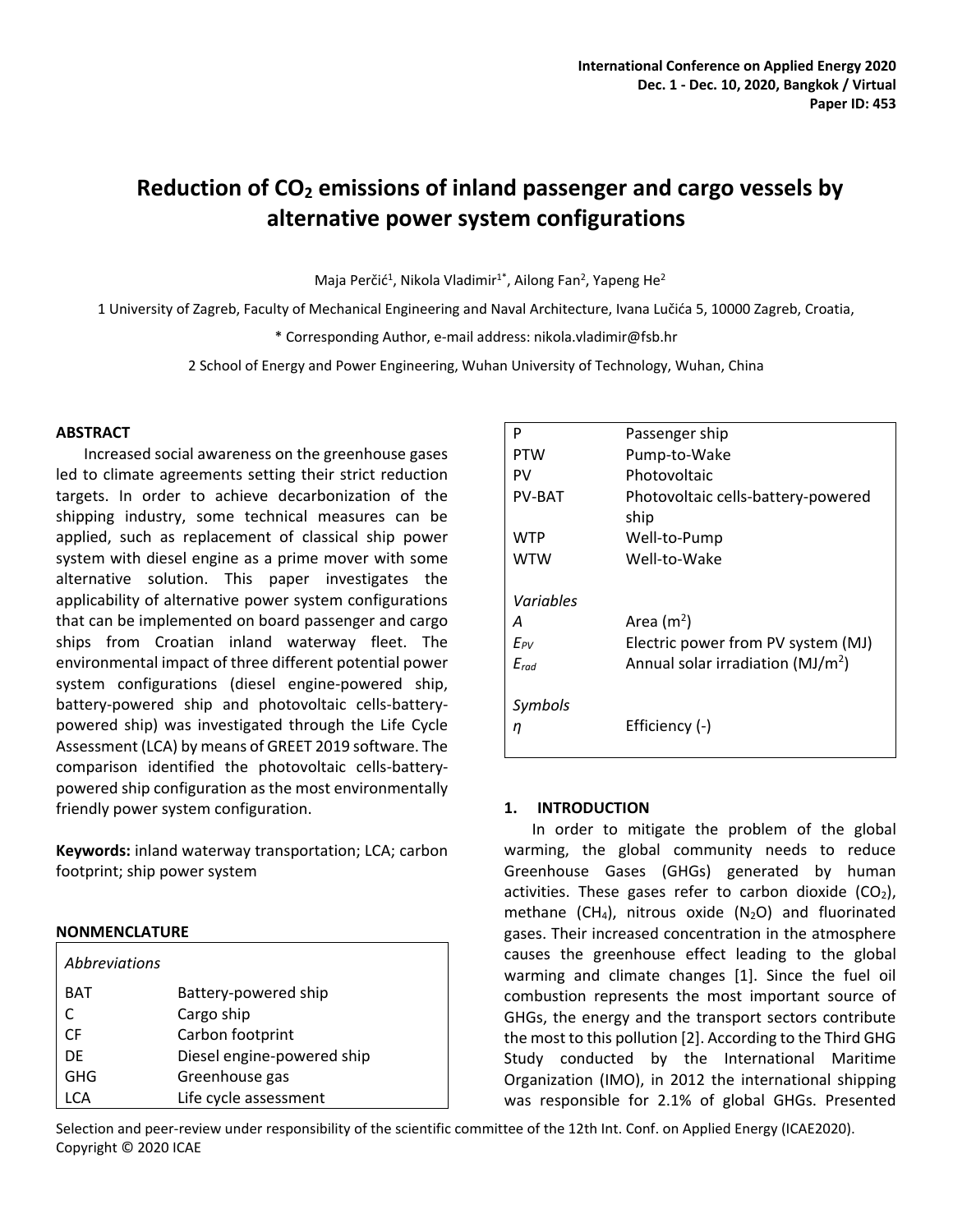forecasts indicate that reported percentage could grow up to 50%-250% by the end of 2050, depending on economic growth and energy development [\[3\].](#page-4-2) In order to ensure emission control, IMO established several Emission Control Areas (ECAs) where emission requirements are stricter than outside of them [\[4\].](#page-4-3) Furthermore, IMO has obliged ship-owners and shipoperators to reduce fuel oil consumption in order to achieve goal of GHG reduction from international shipping, according to which at least 70% of annual GHGs need to be reduced by 2050 compared to 2008 [\[5\].](#page-4-4)

The investigation of shipping emissions and their impact on the environment is primarily focused on seagoing vessels and less on the inland waterway vessels. The inland navigation is, together with road and rail transport, one of the main three land transport modes and it can be considered as the most cost-effective and safest mode of transport [\[6\].](#page-4-5) However, due to frequent exposure to highly inhabited areas, emissions from inland navigation should not be ignored [\[7\].](#page-4-6)

To achieve the 2050 GHG goal, the  $CO<sub>2</sub>$  emissions from shipping should be reduced by a set of technical and operational measures. The released  $CO<sub>2</sub>$  can be quantified by Carbon Footprint (CF) calculation which refers to a measure of the total  $CO<sub>2</sub>$  emissions that are caused by an activity or are accumulated over the life stages of a product and it can be expressed in tons of  $CO<sub>2</sub>$ or in tons of  $CO<sub>2</sub>$  equivalent ( $CO<sub>2</sub>$ -eq) [\[8\].](#page-4-7) The estimation of the ship's CF through its lifetime can be achieved by performing Life Cycle Assessment (LCA) [\[9\].](#page-4-8) Some of the technical CF reduction measures are the replacement of the fuel oil with alternative fuels and the replacement of the conventional propulsion system (diesel enginepowered ship) with hybrid propulsion system (HPS) which is characterized by the use of different types of power sources [\[10\].](#page-4-9) Renewable energy sources for offshore power generation are also leading to the decarbonization of the maritime sector [\[11\],](#page-5-0) [\[12\],](#page-5-1) [\[13\].](#page-5-2) Ghenai et al. [\[14\]](#page-5-3) presented a ship whose HPS consists of photovoltaic (PV) system, fuel cells and diesel engine, and its application onboard resulted in lower emissions in contrast to emissions released from the ship powered only by a diesel engine. Perčić et al. [\[15\],](#page-5-4) [\[16\]](#page-5-5) investigated alternative marine fuels and power systems in the short-sea shipping sector and identified electrification as the most environmentally friendly and cost-effective decarbonization solution. The fully electric ferry is presented by Gagatsi et al. [\[17\],](#page-5-6) where the advantages and limitations of these ships are presented,

such as the battery capacity, its price, weight and charging as well as sailing distance.

The aim of this paper is to investigate the applicability of different power system configurations for the retrofit of two different ships engaged in the Croatian inland waterway sector. By performing LCA comparison of the selected power system configurations, the most ecological one is highlighted. It should be noted that some aspects of battery analysis are omitted in this paper, such as the battery thermal management. However, by considering the sea as the unlimited cooling tank, the battery can easily be cooled down.

#### **2. SHIPS PARTICULARS**

Selected ships are the cargo ship and the passenger ship with main particulars presented in Table 1, [\[18\].](#page-5-7) Both ships are equipped with high-speed four-stroke diesel engines with diesel-mechanical propulsion.

|                      | Cargo ship | Passenger ship |  |  |
|----------------------|------------|----------------|--|--|
| Length overall (m)   | 75.9       | 13.2           |  |  |
| Breadth (m)          | 9.0        | 4.12           |  |  |
| Deadweight (t)       | 967        | 15.72          |  |  |
| Main power (kW)      | 855        | 236            |  |  |
| Auxiliary power (kW) | 100        |                |  |  |
| Total power (kW)     | 955        | 236            |  |  |

Table 1 Main particulars of the selected ships

The cargo ship, Fig 1, is mostly used to transport oil between the two Croatian refineries, and at an average distance of about 223 km it performs 20 round trips annually.

Ship speed is dependent on several factors, as well on river speed and direction of navigation (upstream and downstream). The average speed of a cargo ship of this size is equal to 14.4 km/h, with the average main engine load equal to 75% of power installed [\[20\],](#page-5-8) while the average load of the auxiliary engines is estimated to be 50% of auxiliary power installed. The average power of the ship is the sum of the average power of main and auxiliary engines.



Fig 1 Analysed cargo ship [\[19\]](#page-5-9)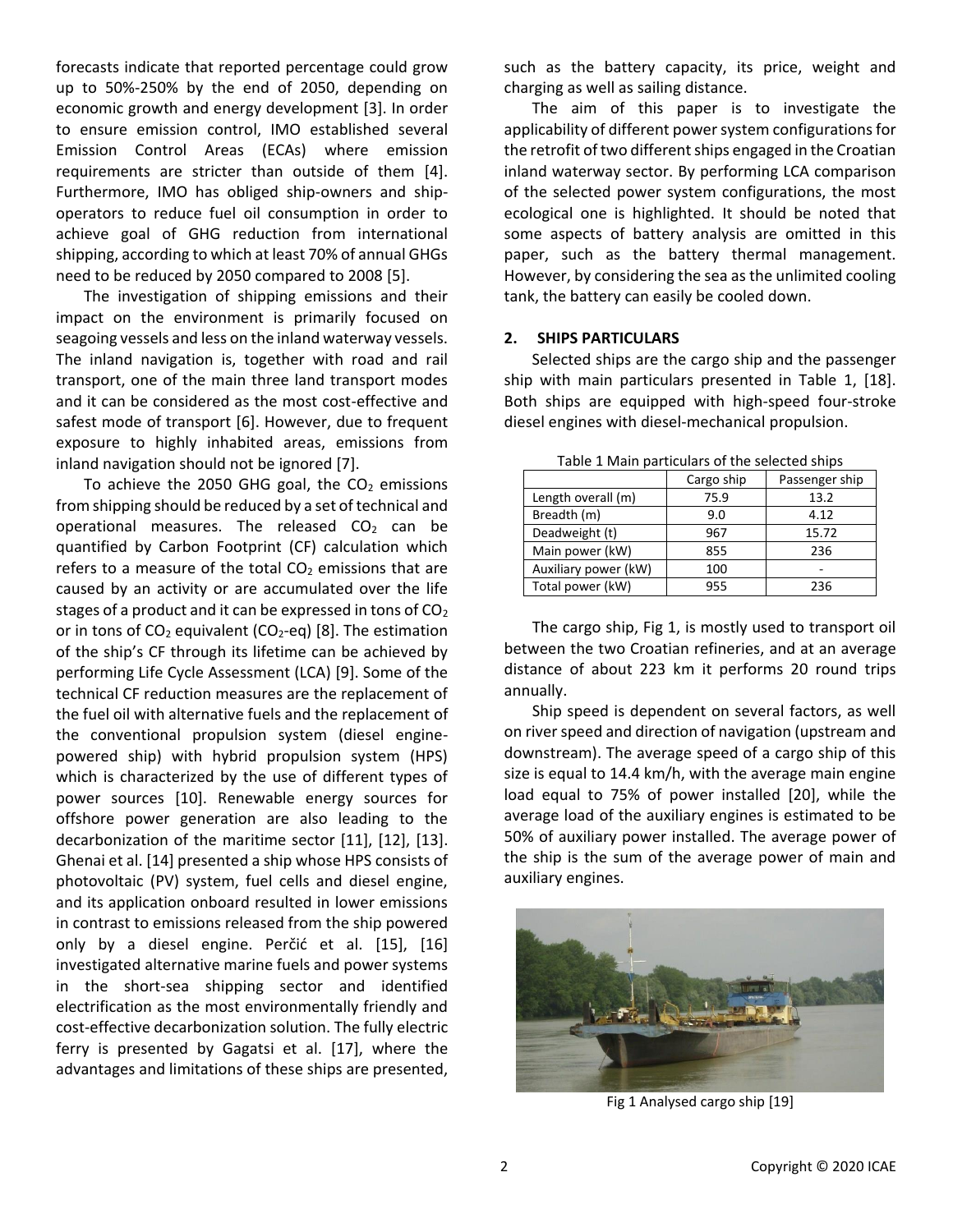With an average river speed of 1 m/s [\[21\],](#page-5-10) the estimated average duration of the upstream trip is 20.5 h, and of the downstream trip is 12.5 h. The fuel oil consumption of the ship is calculated by multiplying the energy consumption with specific fuel oil consumption. As proposed by Ančić et al. [\[22\],](#page-5-11) for high-speed engines this value is assumed to be 215 g/kWh.

The passenger ship, Fig 2, operates in the Krka National Park and it usually sails on 5 km long route. On annual basis, the ship sails around 2,190 round trip[s \[23\].](#page-5-12) The river speed is very low, so it is not considered. With the average speed of 15 km/h, it takes around 20 minutes for a one-way trip. It is assumed that the ship operates at 70% of the total installed power.



Fig 2 Analysed passenger vesse[l \[23\]](#page-5-12)

#### **3. METHODOLOGY**

#### *3.1 LCA*

In this paper, LCAs are performed by means of GREET 2019 software, while the focus was directed on the emissions released through the life cycle of power system configurations. Processes of raw material recovery, production of the power source and its supply to the vessel are referred as "Well to Pump" (WTP), while WTP processes and use of power source in vessel operations (known as "Pump to Wake" (PTW)) as "Well to Wake" (WTW). The WTW emissions and emissions released during the manufacturing process of the power system configuration represent the total CF of that configuration.

#### *3.2 LCA of diesel engine-powered ship*

The first option considered in this paper is to retrofit the selected ships with new MAN high-speed four-stroke diesel engines with details presented in Table 2.

LCA of diesel engine-powered ships includes processes of diesel engine manufacturing, crude oil recovery and its transportation to a refinery, diesel refining, distribution and combustion of diesel in the ship engine, Fig 3.

Table 2 Selected engines [\[24\]](#page-5-13)

|                   | Cargo ship       | Passenger ship   |  |  |
|-------------------|------------------|------------------|--|--|
| Selected engine   | <b>MAN D2862</b> | <b>MAN D2676</b> |  |  |
|                   | IF444            | LE461            |  |  |
| Engine power, kW  | 735              | 147              |  |  |
| Engine mass, kg   | 2.270            | 1.215            |  |  |
| Number of engines |                  |                  |  |  |



Fig 3 Life cycle of the diesel engine-powered ship configuration

The environmental impact of diesel engine was assessed by observing its manufacturing process and considering the weight ratios of material contents in the engine as proposed by Jeong et al. [\[25\].](#page-5-14)

WTP emissions refer to fuel oil production and distribution, where all analysis parameters are adapted for the case study of Croatia.

PTW emissions, i.e. emissions released due to the combustion of diesel, are calculated by multiplying the fuel oil consumption with the emission factors [\[26\].](#page-5-15) To evaluate the contribution to the greenhouse effect from different GHGs, the Global Warming Potential (GWP) has been developed. It represents a measure of how much energy the emission of one ton of a gas will absorb over a given period, relative to the emission of one ton of  $CO<sub>2</sub>$ . The time range usually used is 100 years and typically, GHGs are reported in  $CO<sub>2</sub>$ -eq [\[27\].](#page-5-16)

# *3.3 LCA of battery-powered ship*

The battery-powered ship, where only a Lithium-ion (Li-ion) battery is installed on board, represents a second option for retrofitting the selected ships. Total CF of this configuration consists of the WTP of electricity and battery manufacturing process since during operation ship does not release gases, Fig 4.



Fig 4 Life cycle of the battery-powered ship configuration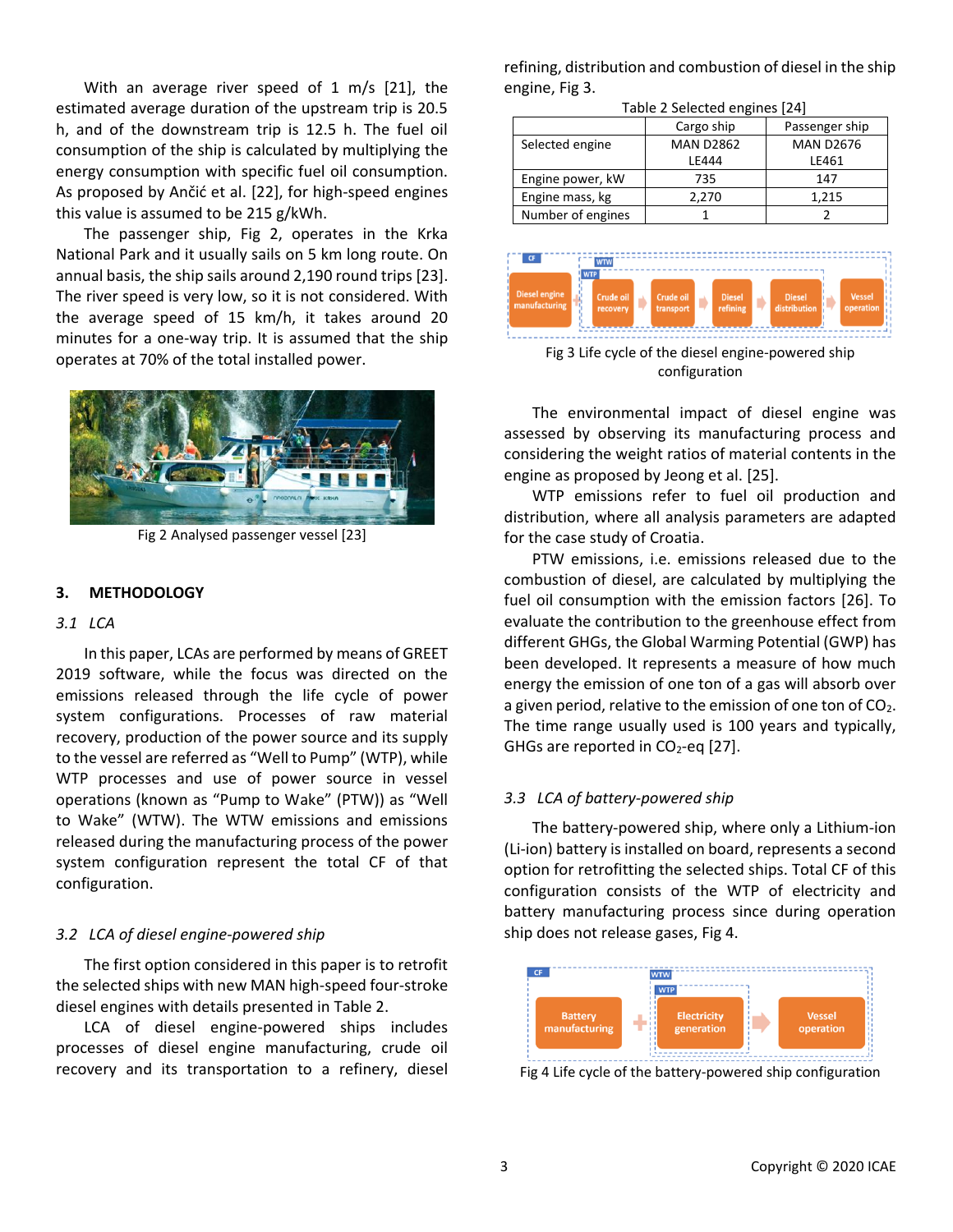It is assumed that the ship is powered by the electric motor and that the power needs (for the existing ship) remain unchanged. Due to losses, the required power supplied by the battery should be increased by 10%. Due to gradual battery degradation (reduction of capacity up to 20%), the required battery capacities are increased by 25% to ensure the vessel's necessary range without recharging the battery. Since the typical power density of Li-ion battery is around 0.25 kWh/kg, the weights of batteries were calculated [\[28\],](#page-5-17) and the battery manufacturing process parameters are obtained from the GREET 2019 database.

The WTP of electricity refers to the process of electricity generation. The data on main energy sources for Croatian electricity generation are obtained from [\[29\].](#page-5-18) In order to describe the electricity generation process in GREET 2019, data on the Non distributed U.S. Mix were combined with shares characteristic for Croatia, Fig 5.



Fig 5 Croatian electricity generation mix

#### *3.4 LCA of PV cells-battery-powered ship*

The third power system configuration considered for retrofit is the PV cells-battery-powered ship, which consists of a PV system implemented on board batterypowered ship. A PV system is made of PV modules, which consist of many individual interconnected PV cells. The off-grid PV system needs a rechargeable battery, which can be used when there is little or no output from PV system [\[30\].](#page-5-19) LCA of the PV cells-battery-powered ship considers the WTP of electricity and processes of Li-ion battery and PV module materials manufacturing, Fig 6. Like the previous one, this option also has zero PTW emissions.



Fig 6 Life cycle of the PV cells-battery-powered ship configuration

In this investigation, the crystalline silicon (c-Si) cells were used due to their low cost, high density, high efficiency and suitability for use on horizontal surfaces [\[31\],](#page-5-20) while their efficiency ranges between 12-19% [\[32\].](#page-5-21) Material's manufacturing process parameters are obtained from the GREET 2019 database.

# **4. RESULTS AND DISCUSSION**

In the following text C denotes cargo ship, P denotes passenger ship, while the DE stands for diesel enginepowered ship, BAT refers to battery-powered ship and PV-BAT stands for PV cells-battery-powered ship.

The PTW emissions from diesel engine-powered ship configuration are shown in Table 3.

| Table 5 T TW CHISSIONS HOM the dieser engine-powered ships |            |                        |                      |        |       |  |
|------------------------------------------------------------|------------|------------------------|----------------------|--------|-------|--|
|                                                            |            | <b>Emission factor</b> | PTW emissions (g/km) |        |       |  |
|                                                            | <b>GWP</b> | (g emission/kg         |                      | D      |       |  |
|                                                            |            | diesel)                | Up                   | Down   |       |  |
| CO <sub>2</sub>                                            |            | 3,160                  | 42,976               | 26,228 | 7,584 |  |
| CH <sub>4</sub>                                            | 25         | 0.30                   | 4.08                 | 2.49   | 0.72  |  |
| N <sub>2</sub> O                                           | 298        | 0.08                   | 1.16                 | 0.71   | 0.20  |  |

Table 3 PTW emissions from the diesel engine-powered ships

The LCA of diesel engine-powered option considers diesel engine manufacturing process (DE), diesel production and distribution (WTP) and PTW emissions. The total CF of battery-powered ship is equal to WTP emissions of electricity generation, i.e. WTW emissions, and emission released during battery manufacturing process. In order to calculate the CF of the PV cellsbattery-powered ship, emissions during the PV system manufacturing process should be added to the CF of the battery-powered ship, while the WTP emissions are reduced due to the lower energy consumption. All these results are summarized in Table 4 and in the Figure 7.

The most ecological alternative for the retrofit both cargo ship and passenger ship is the PV cells-batterypowered ship configuration since during the life cycle of configuration was released lesser GHG than other power system configuration did and therefore the total CF of this configuration is lower.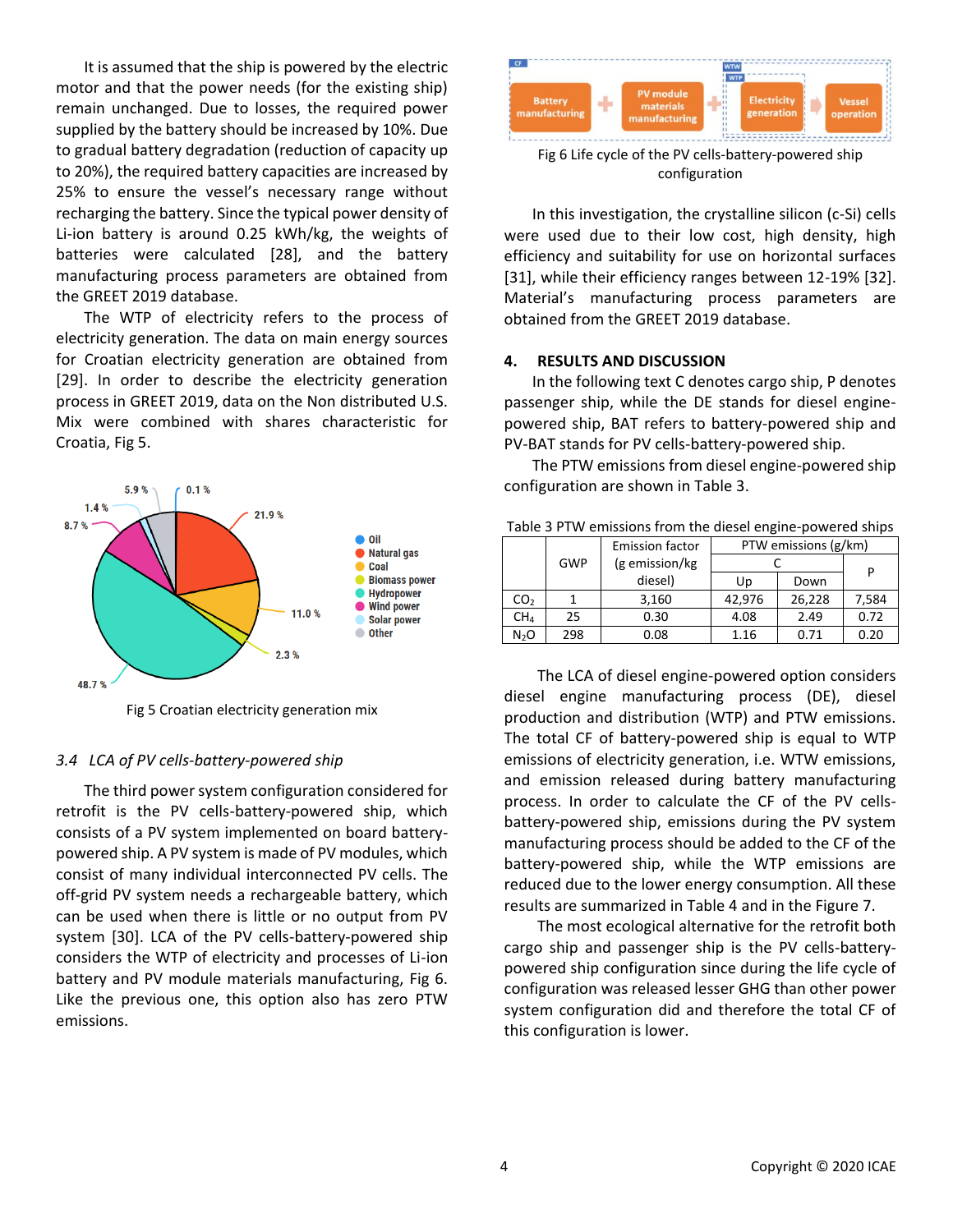|                               | Diesel engine-powered ship |              |                  |      |       |       |
|-------------------------------|----------------------------|--------------|------------------|------|-------|-------|
|                               | <b>WTP</b>                 |              | <b>PTW</b><br>DE |      |       | CF    |
| C                             | 30.3                       |              | 311.9<br>0.4     |      |       | 342.6 |
| P                             | 16.0                       | 167.7<br>0.2 |                  |      | 183.9 |       |
|                               |                            |              |                  |      |       |       |
| Battery-powered ship          |                            |              |                  |      |       |       |
|                               | <b>WTW</b>                 | <b>BAT</b>   |                  |      |       | CF    |
| C                             | 156.0                      |              |                  | 34.1 |       | 190.1 |
| P                             | 66.5                       |              |                  | 0.3  |       | 66.8  |
| PV cells-battery-powered ship |                            |              |                  |      |       |       |
|                               | <b>WTW</b>                 |              | <b>BAT</b>       | PV   |       | CF    |
| C                             | 138.5                      | 34.1         |                  | 3.5  |       | 176.1 |
| P                             | 65.8                       | 0.3          |                  | 0.1  |       | 66.2  |

#### Table 4 Annual emissions released from alternative power system configurations ( $t$  CO<sub>2</sub>-eq)



Fig 7 Annual CFs of considered ships with different power system configurations,  $(t CO<sub>2</sub>-eq)$ 

# **5. CONCLUSION**

The applicability of different power system configurations for the retrofit of ships engaged in the Croatian inland waterway sector was investigated from the environmental point of view. The most ecological power system configuration for both ships is highlighted and, it is the one with the lowest CF.

It is necessary to mention that the accuracy of the performed LCAs can be further improved by analyzing every step in the electricity production in more detail as well other transportation types in crude oil manipulation can be considered. However, it is reasonable to expect that irrespective on the scenario, the electrification of the shipping industry will be advantageous from the environmental viewpoint.

Complete insight into the viability of considered power system configurations can be achieved by comparing them also from the economic viewpoint, which will be subject of further investigation.

# **ACKNOWLEDGEMENT**

This research was supported by the Croatian Science Foundation under the project Green Modular Passenger Vessel for Mediterranean (GRiMM), (Project No. UIP-2017-05-1253) as well as within the Croatian-Chinese bilateral project "Energy Efficient and Environmentally Friendly Power System Options for Inland Green Ships" between the University of Zagreb, Faculty of Mechanical Engineering and Naval Architecture (Croatia) and Wuhan University of Technology (China). In this paper, LCAs were performed by GREET 19 software produced by UChicago Argonne, LLC under Contract No. DE-AC02- 06CH11357 with the Department of Energy.

# **REFERENCES**

<span id="page-4-0"></span>[1] United Nations Framework Convention Climate Change (UNFCCC). Climate Change Information kit, [https://unfccc.int/resource/iuckit/cckit2001en.pdf;](https://unfccc.int/resource/iuckit/cckit2001en.pdf)

2001 [accessed 20 September 2020].

<span id="page-4-1"></span>[2] Odeh NA, Cockerill TT. Life cycle GHG assessment of fossil fuel power plants with carbon capture and storage. Energy Policy 2008; 36 (1): 367–80.

<span id="page-4-2"></span>[3] IMO GHG Study: Executive Summary and Final Report; 2014.

<span id="page-4-3"></span>[4] Chen L, Yip TL, Mou J. Provision of Emission Control Area and the impact on shipping route choice and ship emissions. Transport Research Part D: Transport and Environment 2018; 58: 280–291.

<span id="page-4-4"></span>[5] International Maritime Organization (IMO). "Marine Environment Protection Committee (72nd session)", [http://www.imo.org/en/MediaCentre/MeetingSummari](http://www.imo.org/en/MediaCentre/MeetingSummaries/MEPC/Pages/Default.aspx) [es/MEPC/Pages/Default.aspx;](http://www.imo.org/en/MediaCentre/MeetingSummaries/MEPC/Pages/Default.aspx) 2018 [accessed 20 November 2019].

<span id="page-4-5"></span>[6] Wiegmans B, Witte P, Spit T. Inland port performance: a statistical analysis of Dutch inland ports. Transportation Research Procedia 2015; 8: 145-154.

<span id="page-4-6"></span>[7] Keuken MP, Moerman M, Jonkers J, Hulskotte J, Denier van der Gon HAC, Hoek G, Sokhi RS. Impact of inland shipping emissions on elemental carbon concentrations near waterways in The Netherlands. Atmospheric Environment 2014; 95: 1-9.

<span id="page-4-7"></span>[8] Wiedmann T, Minx J. A Definition of Carbon Footprint in: Pertsova C.C., Ecological Economics Research Trends: Chapter 1. Nova Science Publishers, Hauppauge NY, 2008; 1-11.

<span id="page-4-8"></span>[9] Ling-Chin J, Heindrich O, Roskilly AP. Life cycle assessment (LCA) from analysing methodology development to introducing an LCA framework for marine photovoltaic (PV) systems. Renewable and Sustainable Energy Reviews 2016; 59: 352-378.

<span id="page-4-9"></span>[10] Ančić I, Vladimir N, Runko Luttenberger L. Energy efficiency of ro-ro passenger ships with integrated power system. Ocean Engineering 2018; 16: 350-357.